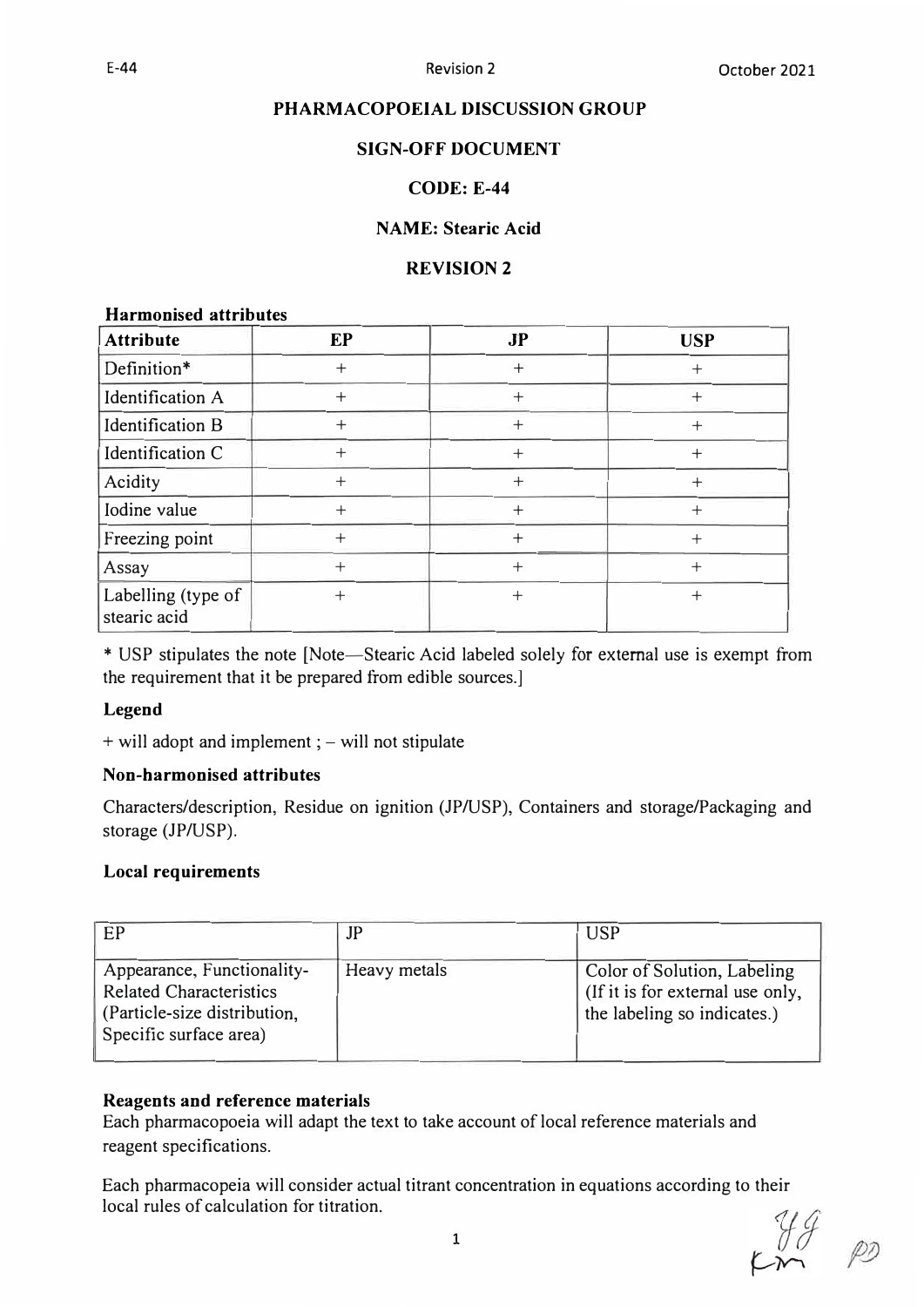Petra Doer

# **European Pharmacopoeia**

Signature Date Name Name Date

P. DM

**Japanese Pharmacopoeia** 

Signature Date Name Date

*Y*. Goda<br>*For Y. Yoshida* Yukihiro Goda 15 Nov, 2021

**United States Pharmacopeia** 

Name Date<br> $J\lambda$   $\overline{J}$ .  $M\lambda$   $K\lambda I \sim M\mu\lambda K$   $9-\lambda\sqrt{d\lambda}-2d\lambda I$ 

*21-/1rJ/ 2{)2'1*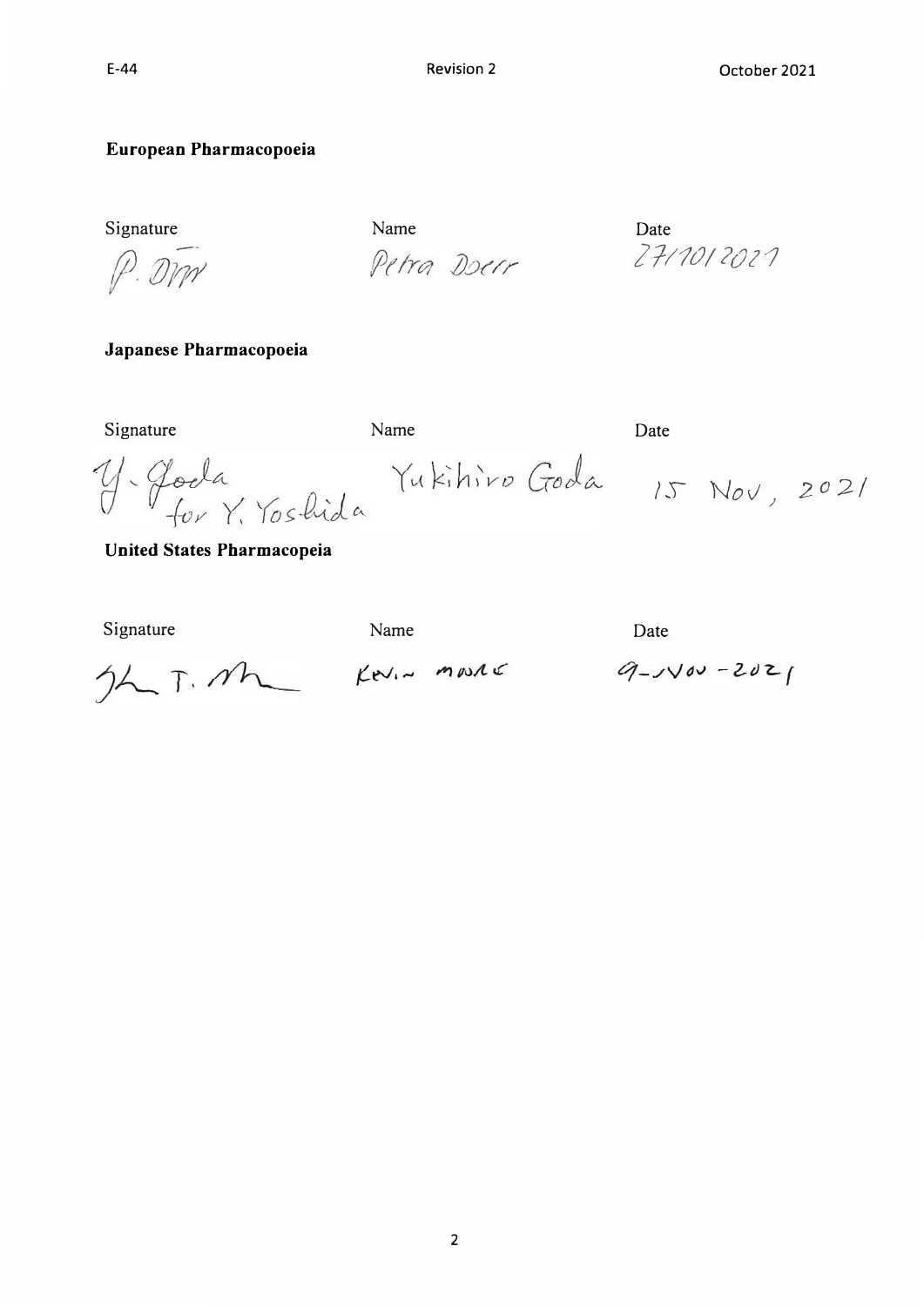# **E44 - STEARIC ACID**

 $\mathbf{1}$  $\overline{2}$ 

### 3 **DEFINITION**

- Mixture consisting mainly of stearic (octadecanoic) acid ( $C_{18}H_{36}O_2$ ;  $M_r$  284.5) and palmitic  $\overline{4}$
- (hexadecanoic) acid ( $C_{16}H_{32}O_2$ ;  $M_r$  256.4) obtained from fats or oils of vegetable or animal 5
- origin. 6

### $\overline{7}$ Content:

| Stearic acid 50 | Stearic acid: 40.0 per cent to 60.0 per cent.<br>Sum of the contents of stearic and palmitic acids: minimum 90.0 per<br>cent. |
|-----------------|-------------------------------------------------------------------------------------------------------------------------------|
| Stearic acid 70 | Stearic acid: 60.0 per cent to 80.0 per cent.<br>Sum of the contents of stearic and palmitic acids: minimum 90.0 per<br>cent. |
| Stearic acid 95 | Stearic acid: minimum 90.0 per cent.<br>Sum of the contents of stearic and palmitic acids: minimum 96.0 per<br>cent.          |

8

### 9 **IDENTIFICATION**

- A. It complies with the test for freezing point (see Tests). 10
- 11 B. Acid value: 194 to 212.

Dissolve 0.5 g of the substance to be examined  $(m g)$ , in 50 ml of a mixture of equal volumes of 12

ethanol (96 per cent) and light petroleum, previously neutralised with 0.1 M potassium hydroxide 13

or 0.1 M sodium hydroxide, using 0.5 ml of phenolphthalein solution as indicator. If necessary, 14

heat to about 90 °C to dissolve the substance to be examined. When the substance to be examined 15

has dissolved, titrate with 0.1 M potassium hydroxide or 0.1 M sodium hydroxide until the pink 16

colour persists for at least 15  $s$  ( $n$  ml of titrant). When heating has been applied to aid dissolution, 17

- maintain the temperature at about 90 °C during the titration. 18
- 19 20

 $I_A = 5.611$  n/m

- 21
- 22 C. Examine the chromatograms obtained in the assay.
- 23 Results: the retention times of the principal peaks in the chromatogram obtained with the test

 $\begin{matrix} 44 \\ P2 \end{matrix}$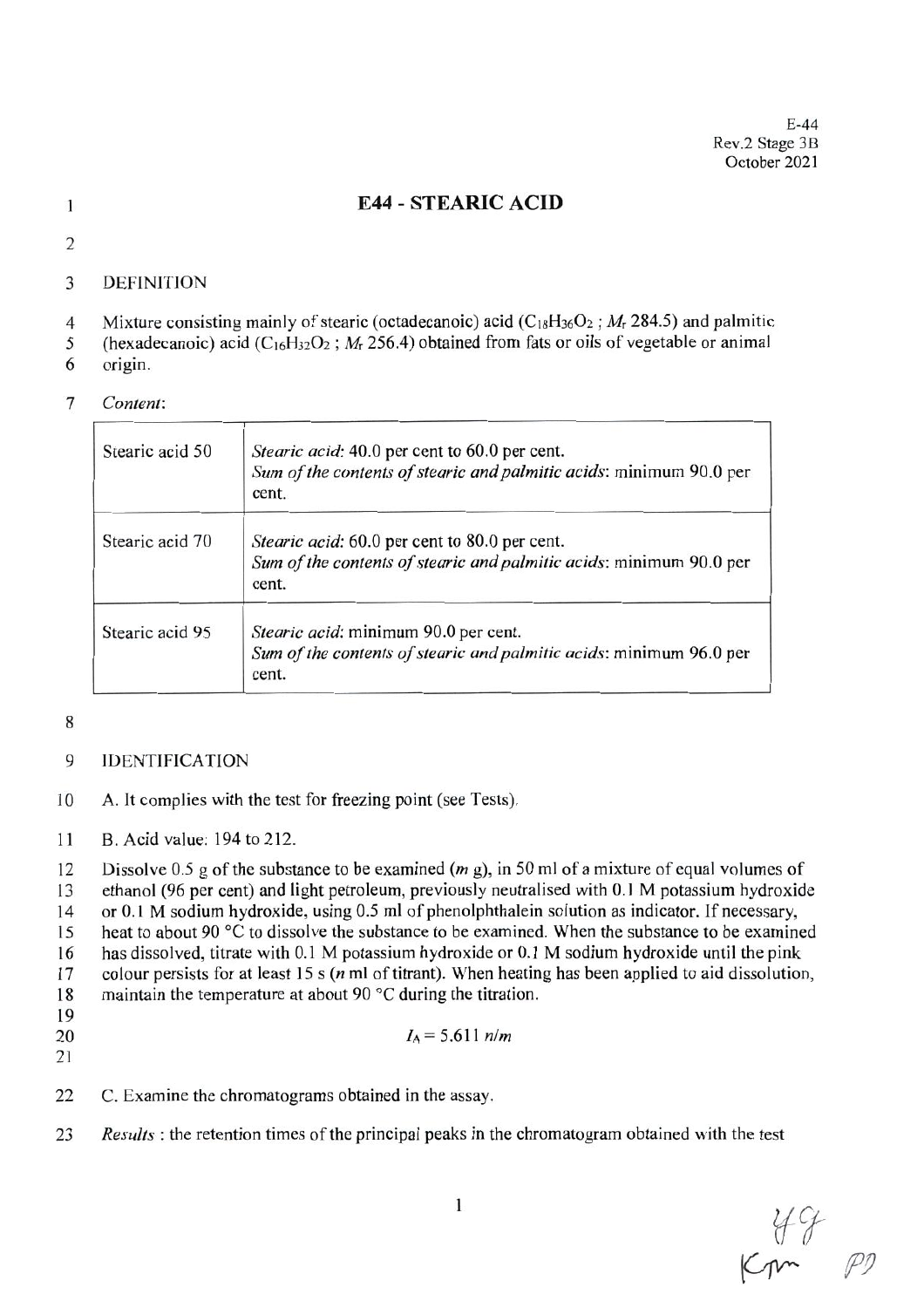E-44 Rev.2 Stage 3B

- 24 solution are approximately the same as those of the principal peaks in the chromatogram obtained
- 25 with the reference solution.
- 26 TESTS

27 **Acidity.** Melt 5.0 g, shake for 2 min with 10 ml of hot carbon dioxide-free water, cool slowly and 28 filter. To the filtrate add 0.05 ml of methyl orange solution. No red colour develops.

# 29 **Iodine value.** See Table 1.

30 Introduce 1.0 g of the substance to be examined *(m* g) into a 250 ml flask fitted with a ground-31 glass stopper and previously dried or rinsed with glacial acetic acid, and dissolve it in 15 ml of

32 chloroform unless otherwise prescribed. Add very slowly 25.0 ml of iodine bromide solution.

33 Close the flask and keep it in the dark for 30 min unless otherwise prescribed, shaking frequently. 34 Add 10 ml of a 100 g/1 solution of potassium iodide and 100 ml of water. Titrate with 0.1 M

35 sodium thiosulphate, shaking vigorously until the yellow colour is almost discharged. Add 5 ml

36 of starch solution and continue the titration adding the 0.1 M sodium thiosulphate dropwise until

37 the colour is discharged ( $n_1$  ml of 0.1 M sodium thiosulphate). Carry out a blank test under the

38 same conditions  $(n_2 \text{ ml of } 0.1 \text{ M sodium thiosulphate}).$ 

39

41

40  $I_1 = 1.269 (n_2 - n_1) / m$ 

# 42 **Freezing point.** See Table 1.

43 The apparatus consists of a test-tube about 25 mm in diameter and 150 mm long placed inside a

44 test-tube about 40 mm in diameter and 160 mm long. The inner tube is closed by a stopper which

45 carries a thermometer about 175 mm long and graduated in 0.2 °C fixed so that the bulb is about

46 15 mm above the bottom of the tube. The stopper has a hole allowing the passage of the stem of a 47 stirrer made from a glass rod or other suitable material formed at one end into a loop of about 18

48 mm overall diameter at right angles to the rod. The inner tube with its jacket is supported

49 centrally in a I-litre beaker containing a suitable cooling liquid to within 20 mm of the top. A

50 thermometer is supported in the cooling bath.

51 Place in the inner tube sufficient quantity of the liquid or previously melted substance to be 52 examined, to cover the thermometer bulb and determine the approximate freezing point by 53 cooling rapidly. Place the inner tube in a bath about 5 °C above the approximate freezing point 54 until all but the last traces of crystals are melted. Fill the beaker with water or a saturated solution

55 of sodium chloride, at a temperature about 5 °C lower than the expected freezing point, insert the

56 inner tube into the outer tube, ensuring that some seed crystals are present, and stir thoroughly

57 until solidification takes place. Note the highest temperature observed during solidification.

58 Alternatively, the Freezing point is measured by the following method.

59 1) Apparatus

- 60 Use the apparatus illustrated in Figure 1.
- 61 2) Procedure

62 Place in the sample container B sufficient quantity of the liquid or previously melted substance

63 to be examined, to the marked line C. Adjust the immersion line H of thermometer F to the same

64 level of the meniscus of the sample and determine the approximate freezing point by cooling

65 rapidly.

 $277$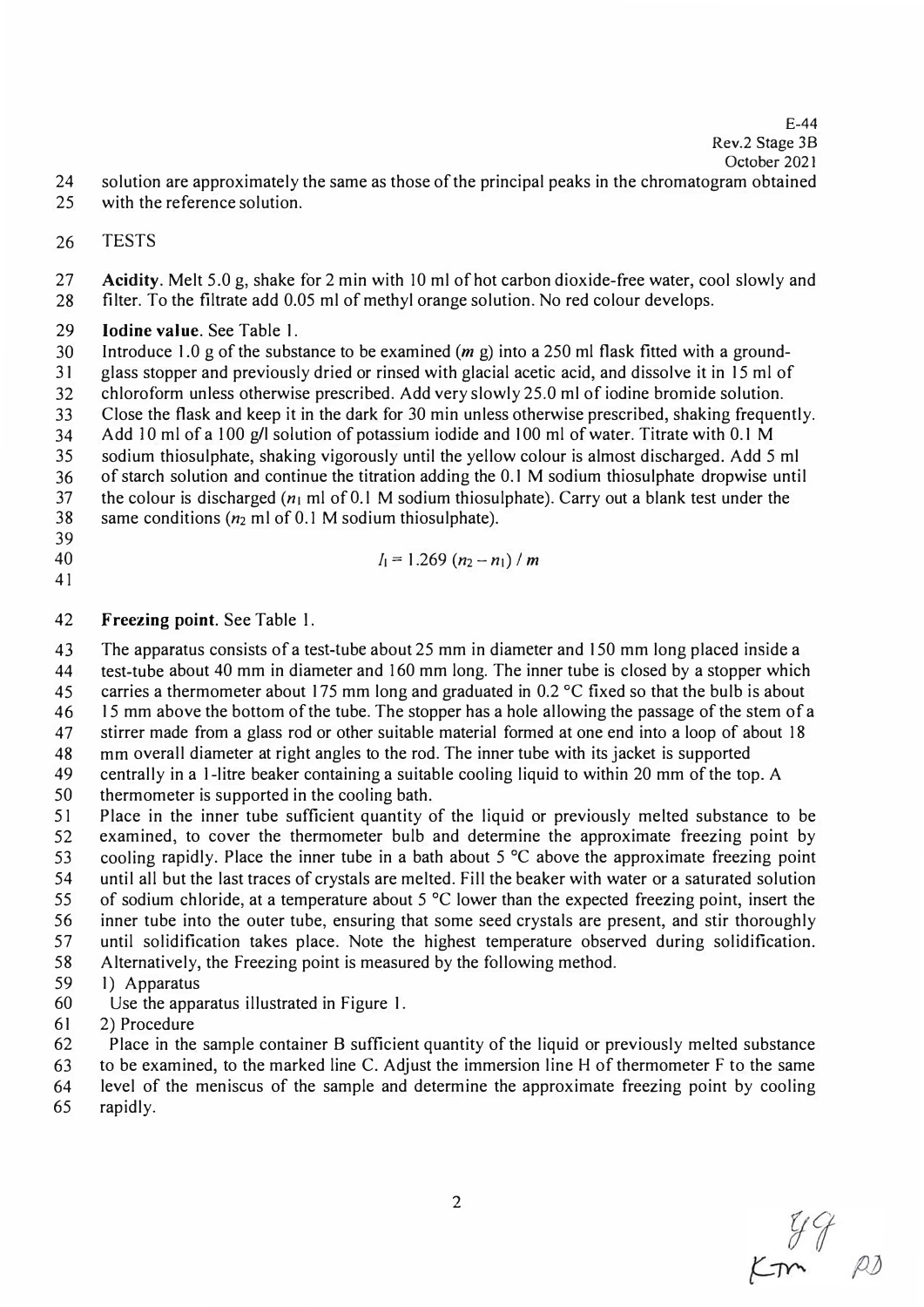E-44 Rev.2 Stage 3B October 2021

66 Place the sample container B in a bath about  $5^{\circ}$ C above the approximate freezing point until all 67 but the last traces of crystals are melted. Fill the bath D with water or a saturated solution of but the last traces of crystals are melted. Fill the bath D with water or a saturated solution of 68 sodium chloride, at a temperature about 5 °C lower than the expected freezing point, insert the 69 sample container B into the cylinder A, ensuring that some seed crystals are present, and stir 70 thoroughly until solidification takes place. Note the highest temperature observed during 71 solidification.

- 72
- 

73 Figure 1. E  $\vert -G \vert$  $\frac{1}{2}$ l: |<br>|<br>|<br>|<br>| F B-I 280 H  $\Delta$ C  $\circ$  $101$ -25- ≘  $50 \rightarrow -40$  $40+$ 

- A: Cylinder made of glass (the tube is painted with silicone oil on both sides of the wall to prevent clouding).
- B: Sample container (a bard glass test tube, which is painted with silicone oil to prevent clouding, except at the region of the wall in contact with the sample; insert it into cylinder A, and fix with cork stopper).
- C: A marked line.
- I): Bath made of glass or plastics.
- D E: Stirring rod made of glass or stainless steel (3 mm in diameter. the lower end part of it is bent to make a loop. about 18 mm in diameter).
	- F: Thermometer with an immersion line.
	- G: Thermometer with an immersion line or a total immersion thennometer.
	- H: Immersion line

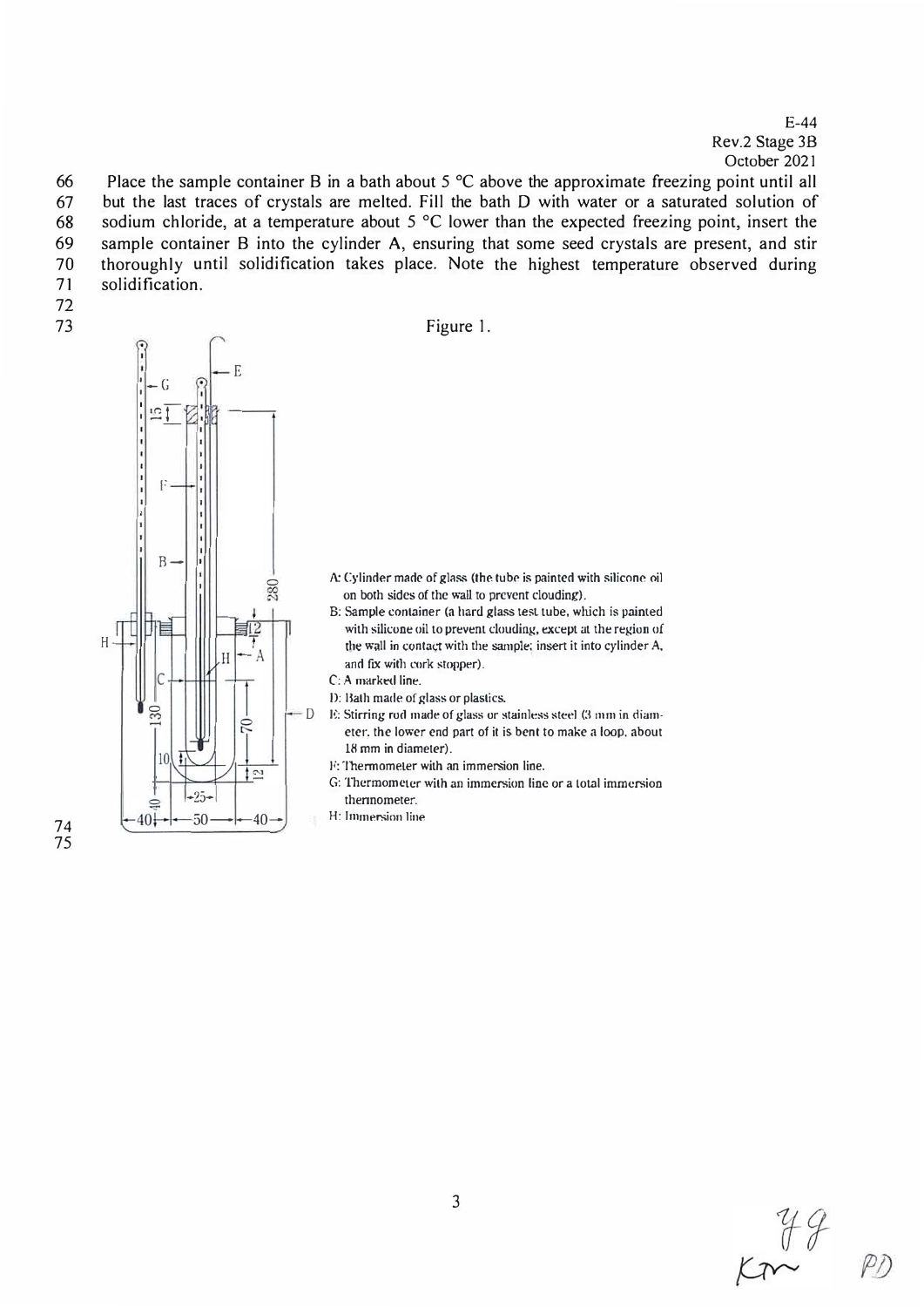### Table 1.

| <b>Type</b>     | Iodine value | Freezing point $(^{\circ}C)$ |
|-----------------|--------------|------------------------------|
| Stearic acid 50 | maximum 4.0  | $53 - 59$                    |
| Stearic acid 70 | maximum 4.0  | $57 - 64$                    |
| Stearic acid 95 | maximum 1.5  | $64 - 69$                    |

78

## 79 ASSAY

80 Gas chromatography: use the normalisation procedure.

81 *Test solution.* In a conical flask fitted with a reflux condenser, dissolve 0.100 g of the substance

82 to be examined in 5 ml of *boron trifluoride-methanol solution.* Boil under reflux for 10 min. Add

83 4.0 ml of *heptane* through the condenser and boil again under reflux for 10 min. Allow to cool.

84 Add 20 ml of a saturated solution of *sodium chloride.* Shake and allow the layers to separate.

85 Remove about 2 ml of the organic layer and dry it over 0.2 g of *anhydrous sodium sulphate.* 

86 Dilute 1.0 ml of this solution to 10.0 ml with *heptane.* 

87 *Reference solution.* Prepare the reference solution in the same manner as the test solution using 88 50 mg of *palmitic acid* and 50 mg of *stearic acid* instead of the substance to be examined.

- 89 *Column:*
- 90 *material*: fused silica;
- 91  $-$  *size*:  $l = 30$  m,  $\Omega = 0.32$  mm;
- 92 *stationary phase: macrogol 20 000* (film thickness 0.5 μm).
- 93 *Carrier gas: helium for chromatography.*
- 94 *Flow rate:* 2.4 ml/min.
- 95